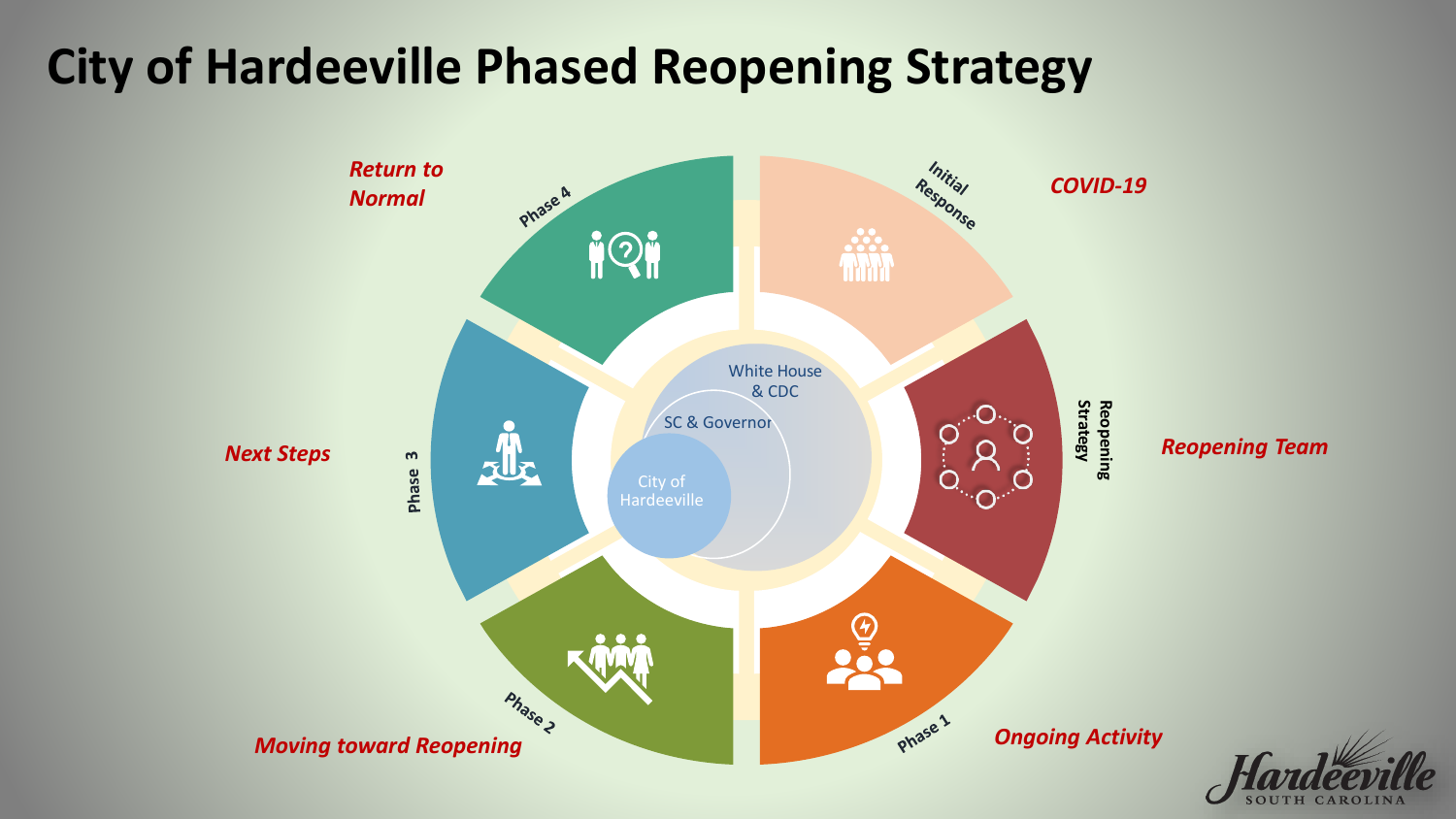

### *Initial Response*

- President declares National Emergency March 13, 2020
- SC Governor McMaster declares State of Emergency March 13, 2020
- City Hardeeville declares Declaration of Medical Emergency Order effective March 13, 2020
- City of Hardeeville declares that a State of Emergency on March 16, 2020
- City Hall and City Facilities closes to public March 17, 2020
- City Administration recognizes all staff as essential, implements physical distancing, utilization of PPE, increased cleaning and disinfection and provide alternate service delivery.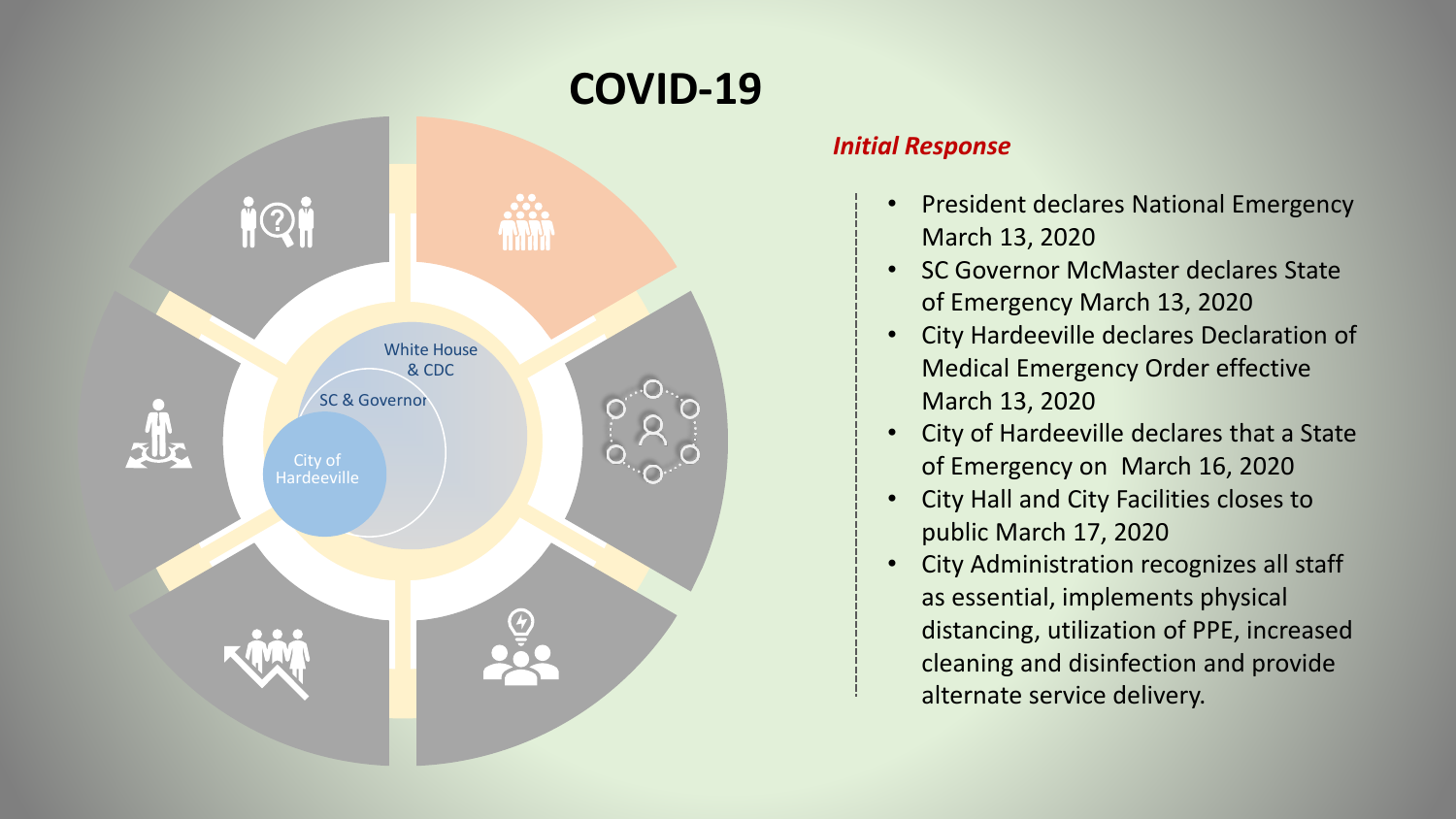

# **Reopening Team**

- *City Manager Selected the following participants:*
	- **Matt Davis, Deputy City Manager Sam Woodward, Chief of Police Steve Camp, Fire Chief**
	- **Lori Pomarico, City Clerk**
	- **Nancy Davis, Municipal Court Judge Neil Parsons, Grants Administrator /Project Coordinator – Dir. Safety and Risk Management**
- *Charged with creating Reopening Strategy and Plan*
- *Plan focuses on 4 Phases and 5 Core Actions Physical Distancing, Recommended Cloth Face coverings, Proper Handwashing, Cleaning Surfaces, Stay home if sick*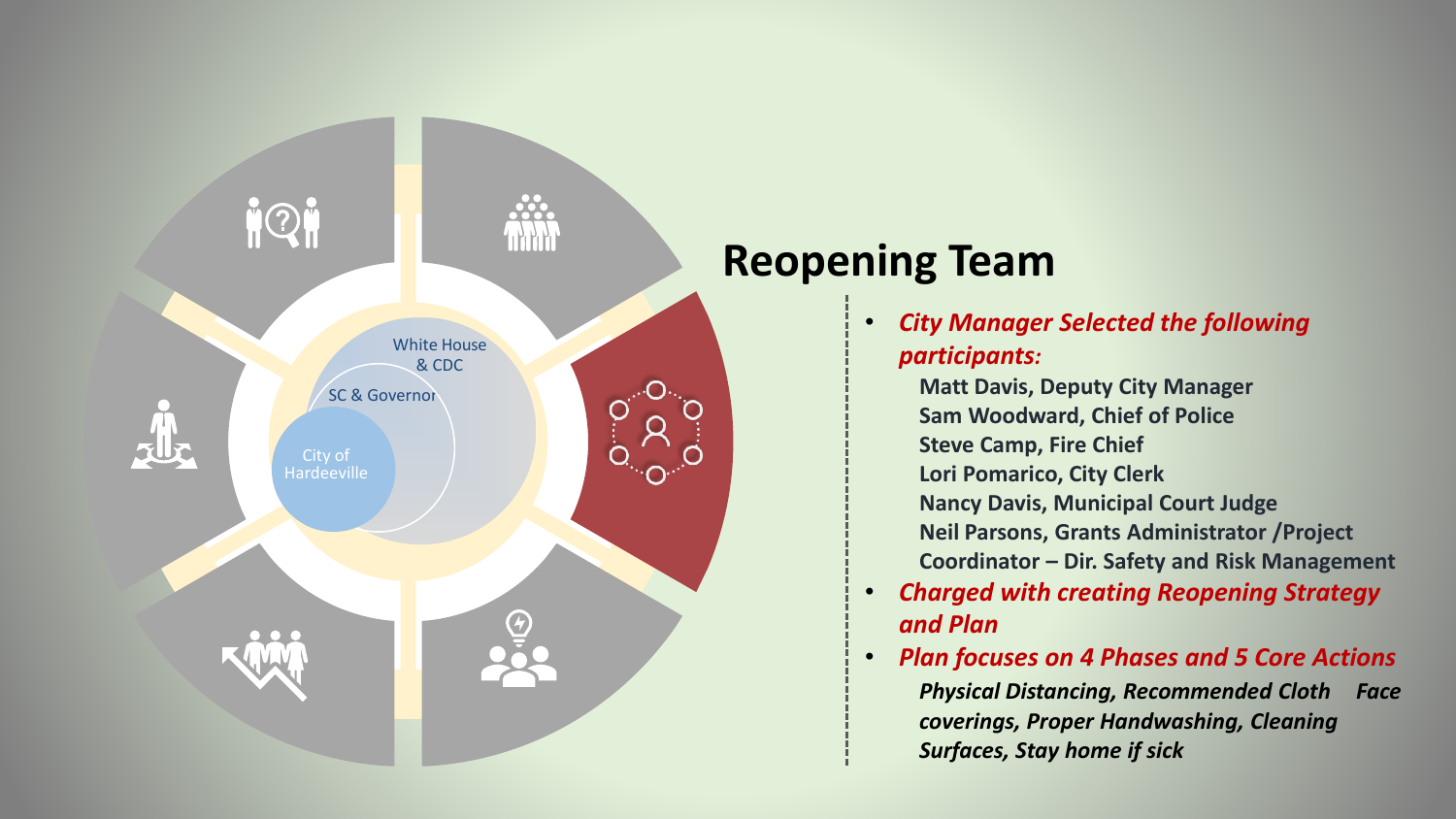## **Based on Governor's Recommendations & City Administration determination**



## *Currently Ongoing*

- Facilities are currently closed to public.
- Public Meetings are Closed to Public.
- Programs and Services have been canceled, postponed and/or reschedule.
- Alternate Service Delivery
- Physical Distancing
- Increased cleaning and disinfecting of surfaces, equipment, facilities, vehicles.
- Utilization of PPE from Fire, Police and Public Works, Planning and Building staff when working with public.
- Increased handwashing and the availability of hand sanitizer in facilities.
- Adjustment to staff work schedules as needed.
- Open Richard Gray Sports Complex for passive recreation and partners the week of May 25<sup>th</sup>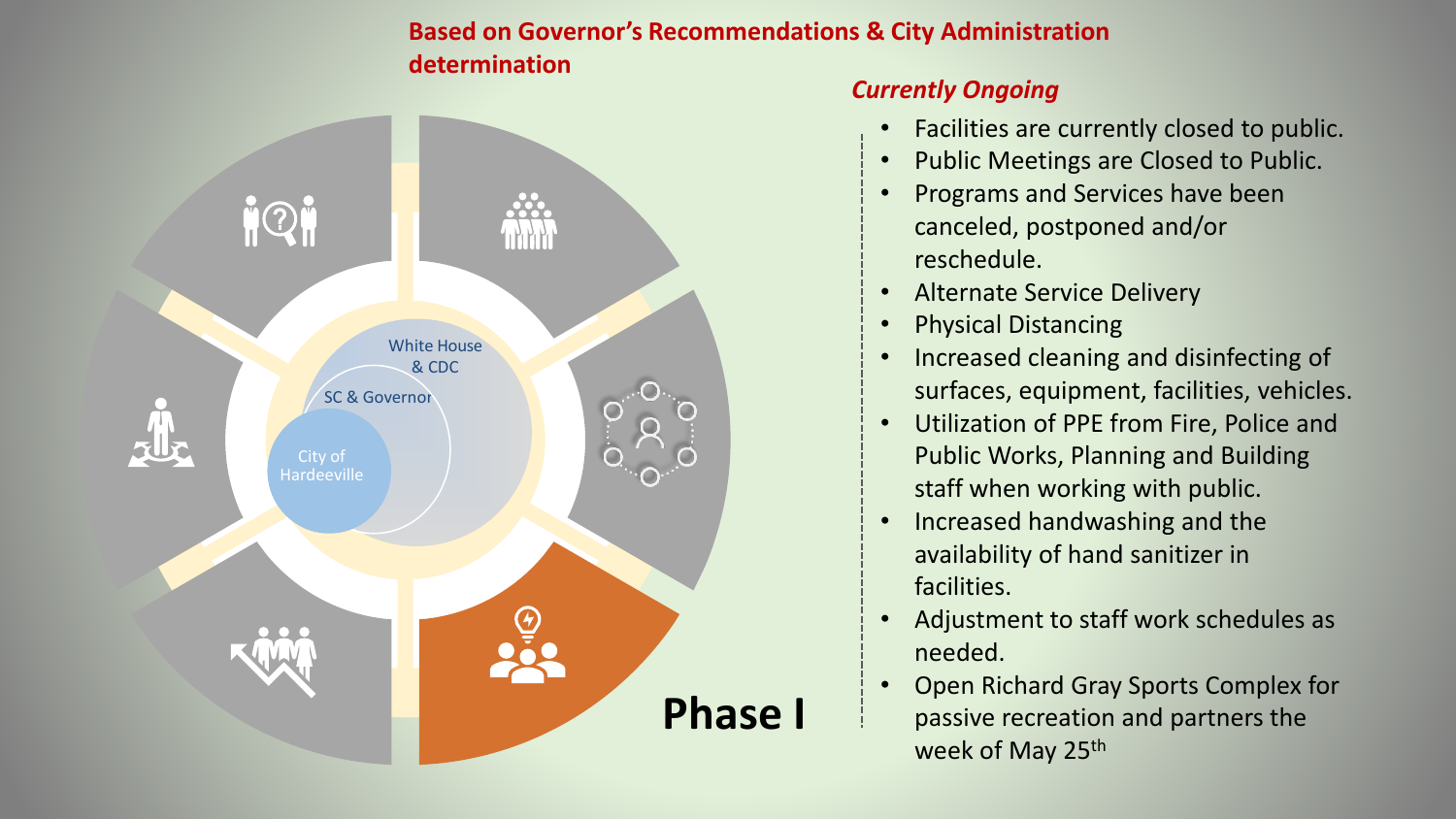**Estimated Start upon completion of Phase I - based on Governor's Recommendations & City Administration determination**



#### *Moving toward Reopening*

- City facility lobbies reopen with limited accessibility including City Hall and Court.
- Resume in person payment collections.
- Meetings by appointments with City Staff or City Council at designated spaces inside City Hall.
- Continue promoting the utilization of online services, video conferencing, email and telephone communication.
- Council Meetings and Public Meetings open to public who have items on agenda at 20% capacity of Council Chambers.
- Return court hearings at limited capacities.
- Reopen Park & Recreation programs est. June 15<sup>th</sup>
- Increase field utilization.
- Increase cleaning and disinfecting of face-face meeting service areas.
- Provide PPE for staff and public for face-face meetings.
- Increase facility signage.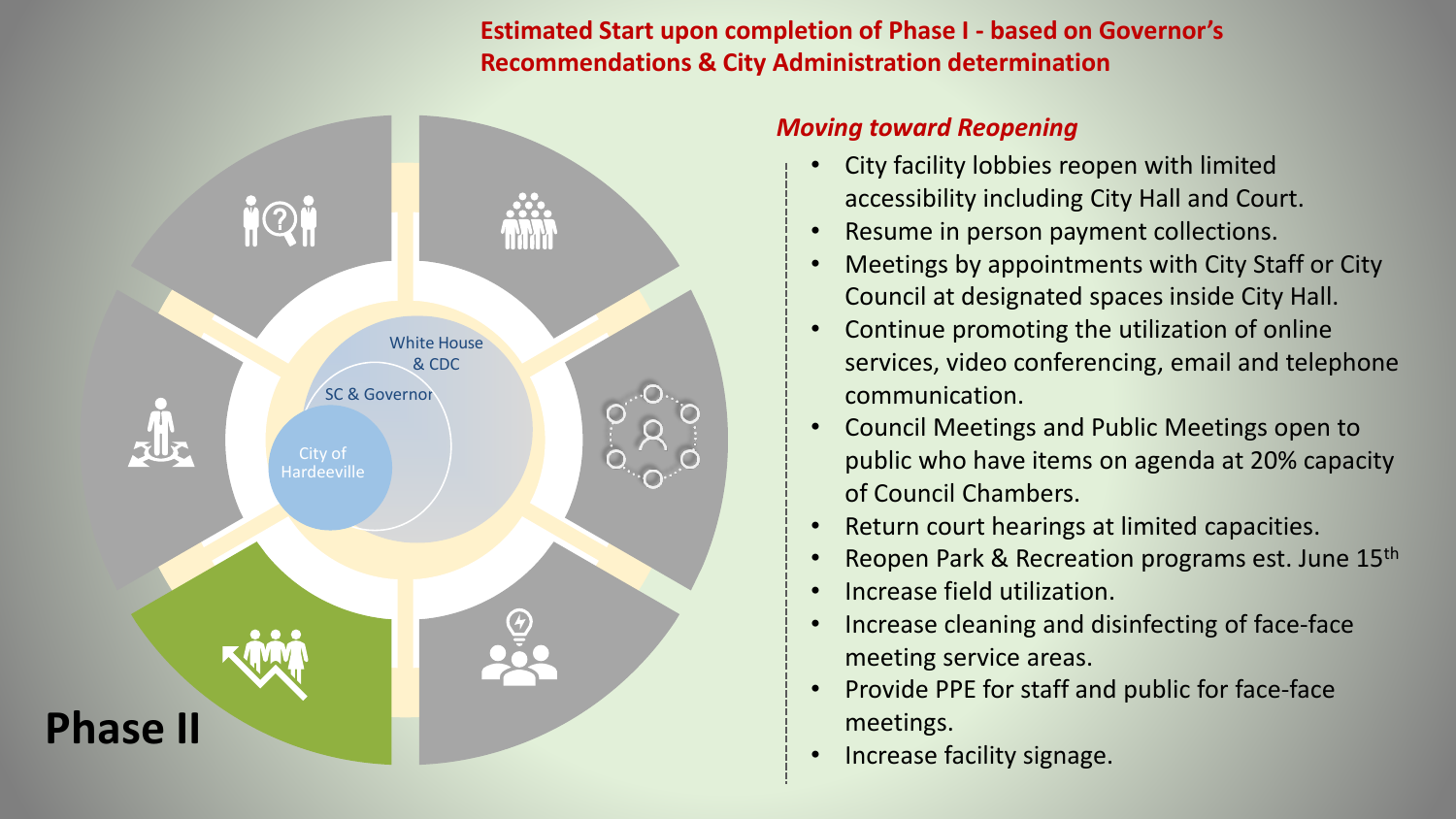**Estimated Start upon completion of Phase II - based on Governor's Recommendations & City Administration determination**



#### *Next Steps*

- City Hall and Court will be open. Physical distancing will be recommended, and hand sanitizer will be provided upon entry.
- Walk-ins welcomed, areas where face-to-face contact and meetings occur should have clear physical distancing markings and availability of hand sanitizer.
- Departments can schedule meetings accordingly.
- Council Meeting and Public Meetings will be open to public based on up to 50% capacity of Council Chambers and/or all physical distancing requirements based on Governor's recommendations.
- Reopen playgrounds, basketball courts, dog park estimated date of July 1 or thereafter.
- Evaluate special events and team sporting events moving forward.
- Continue cleaning and disinfecting on routine basis for all facilities.